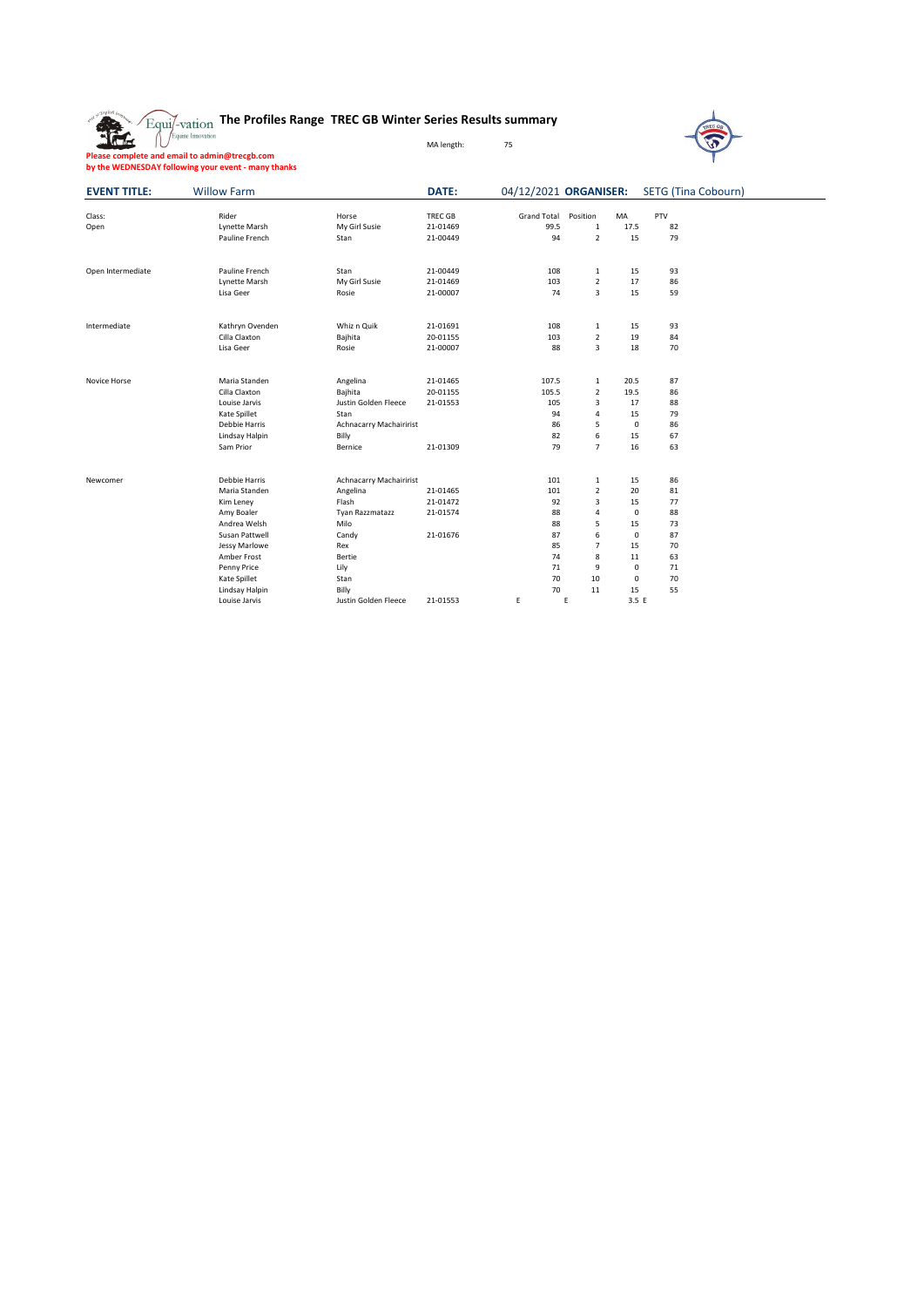|                                   | Equi/-vation<br>Equine Innovation | The Profiles Range TREC GB Winter Series Class summary |                                |           |                                         |         |           |    |                            |                     |        |      |                                 |              |               |
|-----------------------------------|-----------------------------------|--------------------------------------------------------|--------------------------------|-----------|-----------------------------------------|---------|-----------|----|----------------------------|---------------------|--------|------|---------------------------------|--------------|---------------|
| <b>KOK</b><br><b>EVENT TITLE:</b> | <b>Willow Farm</b>                |                                                        | <b>DATE:</b>                   |           | 04/12/2021 ORGANISER:                   |         |           |    | <b>SETG (Tina Cobourn)</b> |                     |        |      |                                 |              |               |
| <b>Class:</b>                     | <b>Open</b>                       |                                                        |                                |           |                                         |         |           |    |                            |                     |        |      |                                 |              |               |
| <b>RIDER</b>                      | <b>TREC GB NO</b>                 | Corridor<br>HORSE (very important)                     | Double side page<br>Immobility | Rein back | <b>Kinhaneer steps</b><br><b>Bridge</b> | Bending | Neck rein |    | Deductions for circlings   | PTV<br><b>TOTAL</b> | CANTER | WALK | <b>MA</b><br><b>TOTAL TOTAL</b> | <b>GRAND</b> | $\circ^\circ$ |
| Lynette Marsh                     | 21-01469                          | My Girl Susie                                          | 10                             |           | 10                                      |         |           |    |                            |                     |        |      | 17.5                            | 99.5         |               |
| Pauline French                    | 21-00449                          | Stan                                                   | 10                             |           | 10                                      |         |           | 10 |                            |                     |        |      |                                 | 94           |               |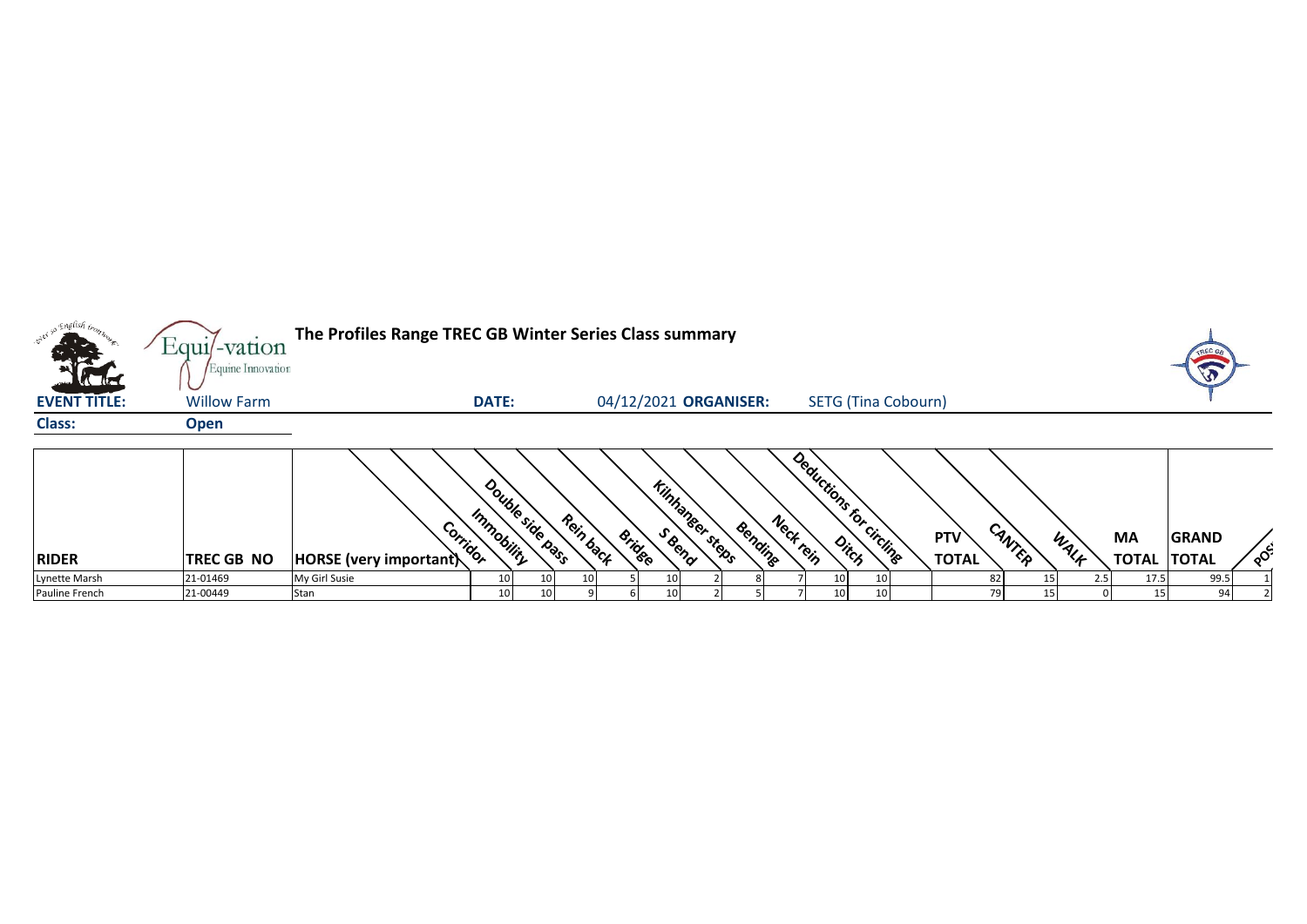|                     | Equi/-vation<br>Equine Innovation | The Profiles Range TREC GB Winter Series Class summary |                                 |           |                       |                                   |           |                            |                     |                |                          |              |  |
|---------------------|-----------------------------------|--------------------------------------------------------|---------------------------------|-----------|-----------------------|-----------------------------------|-----------|----------------------------|---------------------|----------------|--------------------------|--------------|--|
| <b>EVENT TITLE:</b> | <b>Willow Farm</b>                |                                                        | <b>DATE:</b>                    |           |                       | 04/12/2021 ORGANISER:             |           | <b>SETG (Tina Cobourn)</b> |                     |                |                          |              |  |
| <b>Class:</b>       | <b>Open Intermediate</b>          |                                                        |                                 |           |                       |                                   |           |                            |                     |                |                          |              |  |
| <b>RIDER</b>        | <b>TREC GB NO</b>                 | And the HORSE (very important)                         | Double side basss<br>Immobility | Rein back | <b>Bridge</b>         | <b>Kinhaneer steps</b><br>Bending | Neck rein | Deductions for circlines   | PTV<br><b>TOTAL</b> | CANTER<br>WALK | МA<br><b>TOTAL TOTAL</b> | <b>GRAND</b> |  |
| Pauline French      | 21-00449                          | Stan                                                   | 10                              |           | 10 <sup>1</sup><br>10 | 10                                |           | 10 <sup>1</sup><br>10      |                     | 93             |                          | 108          |  |
| Lynette Marsh       | 21-01469                          | My Girl Susie                                          |                                 |           | 10                    |                                   |           | 10<br>10                   |                     | 86             |                          | 103          |  |
| Lisa Geer           | 21-00007                          | Rosie                                                  |                                 |           | 10 <sup>1</sup>       |                                   |           | 10 <sup>1</sup><br>10      |                     | 59             | 15                       | 74           |  |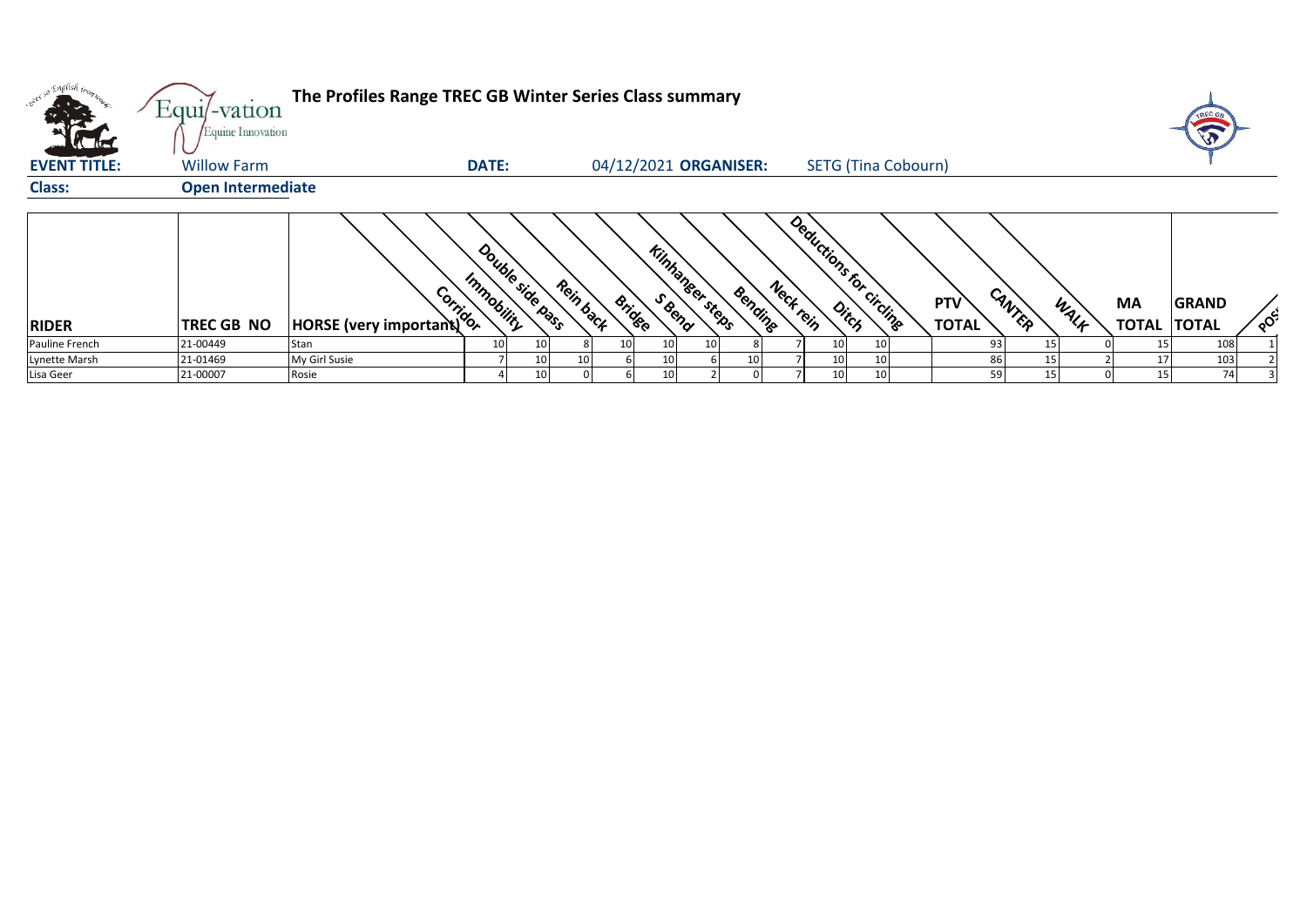| <b>SHEET</b>        | Equi/-vation                            | The Profiles Range TREC GB Winter Series Class summary |                                |           |        |                                             |          |                                    |                     |        |      |                                 | TREC GE                 |          |
|---------------------|-----------------------------------------|--------------------------------------------------------|--------------------------------|-----------|--------|---------------------------------------------|----------|------------------------------------|---------------------|--------|------|---------------------------------|-------------------------|----------|
| <b>EVENT TITLE:</b> | Equine Innovation<br><b>Willow Farm</b> |                                                        | <b>DATE:</b>                   |           |        | 04/12/2021 ORGANISER:                       |          | <b>SETG (Tina Cobourn)</b>         |                     |        |      |                                 | $\widehat{\widehat{w}}$ |          |
| <b>Class:</b>       | <b>Intermediate</b>                     |                                                        |                                |           |        |                                             |          |                                    |                     |        |      |                                 |                         |          |
| <b>RIDER</b>        | <b>TREC GB NO</b>                       | AN ATT                                                 | Double side base<br>Immobility | Rein back | Bridge | <b>Kinhaneer steps</b><br>Bending<br>S Bend | Neckrein | Deductions for circling            | PTV<br><b>TOTAL</b> | CANTER | WALK | <b>MA</b><br><b>TOTAL TOTAL</b> | GRAND                   | POSITION |
| Kathryn Ovenden     | 21-01691                                | Whiz n Quik                                            | 10                             |           |        |                                             |          | 10<br>10                           |                     | 93     |      |                                 | 108                     |          |
| Cilla Claxton       | 20-01155                                | Bajhita                                                | 10 <sup>1</sup>                |           |        |                                             |          | 10<br>10                           |                     | 84     |      |                                 | 103                     |          |
| Lisa Geer           | 21-00007                                | Rosie                                                  |                                | 10 I      |        |                                             |          | 10 <sup>1</sup><br>10 <sup>1</sup> |                     | 70     |      | 18                              | 88                      |          |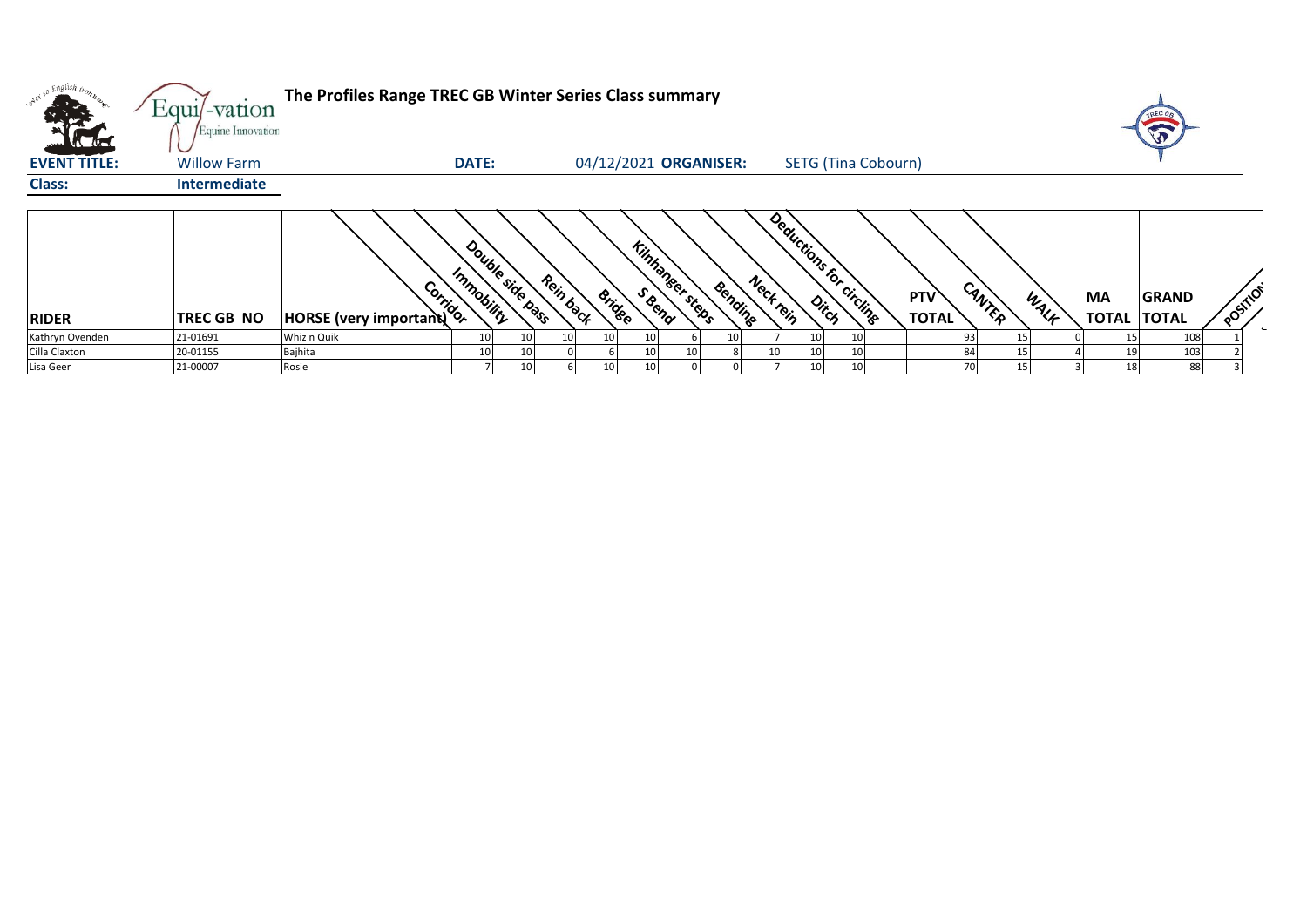| v <sup>i ci</sup> English inon. | Equi/-vation<br>Equine Innovation | The Profiles Range TREC GB Winter Series Class summary |              |      |           |               |                        |                       |                 |                            |                               |                        |      | 5                           |                          |
|---------------------------------|-----------------------------------|--------------------------------------------------------|--------------|------|-----------|---------------|------------------------|-----------------------|-----------------|----------------------------|-------------------------------|------------------------|------|-----------------------------|--------------------------|
| <b>EVENT TITLE:</b>             | <b>Willow Farm</b>                |                                                        | <b>DATE:</b> |      |           |               |                        | 04/12/2021 ORGANISER: |                 | <b>SETG (Tina Cobourn)</b> |                               |                        |      |                             |                          |
| <b>Class:</b>                   | <b>Novice Horse</b>               |                                                        |              |      |           |               |                        |                       |                 |                            |                               |                        |      |                             |                          |
| <b>RIDER</b>                    | TREC GB NO                        | Corridor<br>HORSE (very important)                     | Immobility   | Jump | Rein back | <b>Bridge</b> | <b>Kinhaneer steps</b> | Bending               | Neck rein       | Deductions for circling    | CANTER<br>PTV<br><b>TOTAL</b> | MA<br>WALK             |      | GRAND<br><b>TOTAL TOTAL</b> | POSITION<br>$\leftarrow$ |
| Maria Standen                   | 21-01465                          | Angelina                                               | 10           | 10   | 10        |               |                        |                       | 10 <sup>1</sup> |                            | 87                            | 15 <sup>1</sup><br>5.5 | 20.5 | 107.5                       |                          |
| Cilla Claxton                   | 20-01155                          | Bajhita                                                | 10           |      |           |               |                        |                       |                 |                            | 86                            | 15<br>4.5              | 19.5 | 105.5                       |                          |
| Louise Jarvis                   | 21-01553                          | Justin Golden Fleece                                   | 10           | 10   |           |               |                        | 10                    | 10 <sup>1</sup> |                            | 88                            | 15                     | 17   | 105                         |                          |
| Kate Spillet                    |                                   | Stan                                                   |              |      |           |               |                        | 10                    |                 |                            | 79                            | 15                     |      | 94                          |                          |
| <b>Debbie Harris</b>            |                                   | <b>Achnacarry Machairirist</b>                         |              | 10   |           |               |                        |                       |                 |                            | 86                            |                        |      | 86                          |                          |
| <b>Lindsay Halpin</b>           |                                   | Billy                                                  |              | 10   | 10        |               |                        |                       |                 |                            | 67                            | 15                     | 15   | 82                          |                          |
| <b>Sam Prior</b>                | 21-01309                          | Bernice                                                |              |      |           |               |                        |                       | 10              |                            | 63                            | 15 <sup>1</sup>        | 16   | 79                          |                          |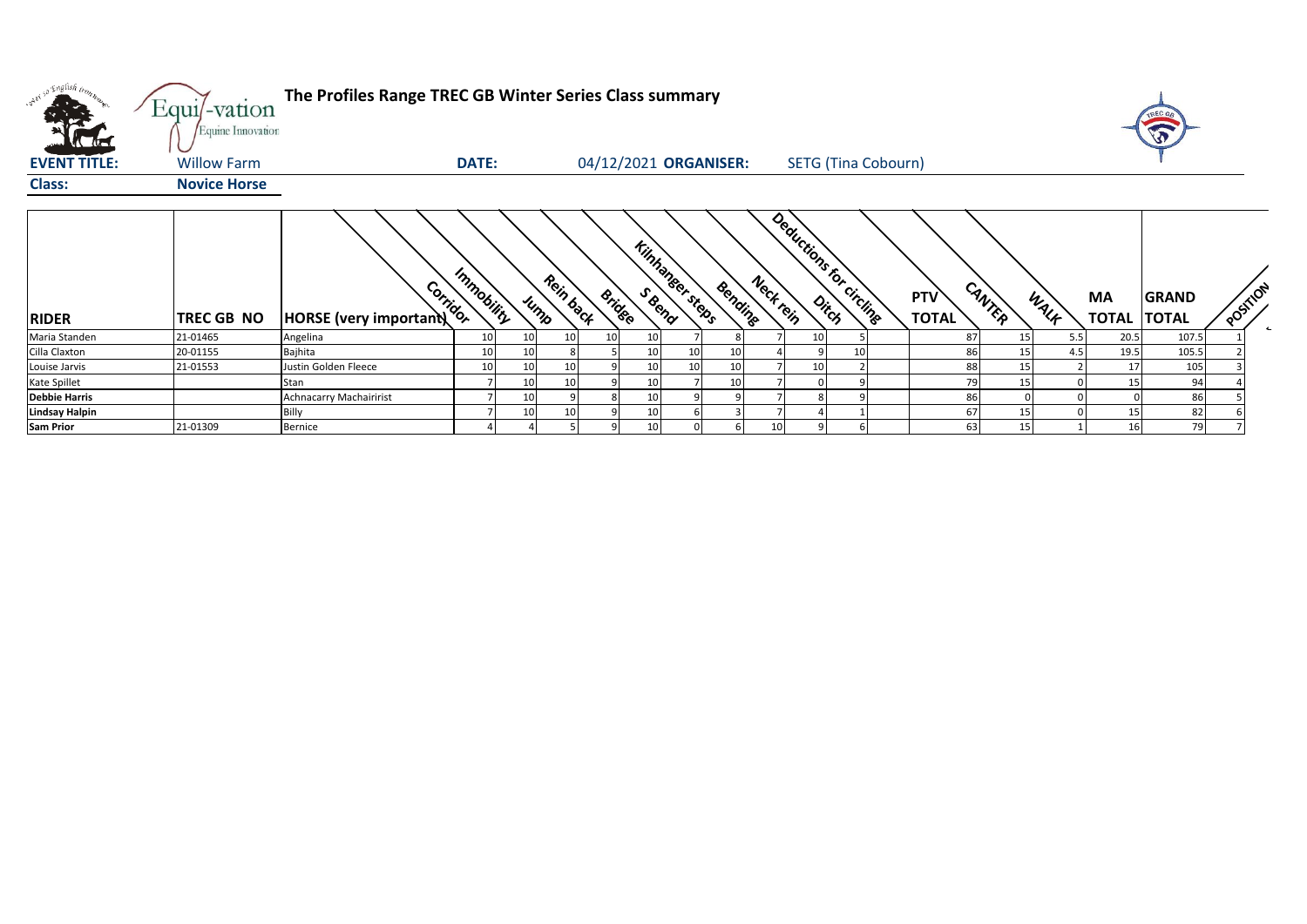| over so English trong | Equi/-vation<br>Equine Innovation | The Profiles Range TREC GB Winter Series Class summary |              |                 |                   |               |                                  |     |                 |           |    |                            |                            |                 |                           |                       |          |              |
|-----------------------|-----------------------------------|--------------------------------------------------------|--------------|-----------------|-------------------|---------------|----------------------------------|-----|-----------------|-----------|----|----------------------------|----------------------------|-----------------|---------------------------|-----------------------|----------|--------------|
| <b>EVENT TITLE:</b>   | <b>Willow Farm</b>                |                                                        | <b>DATE:</b> |                 |                   |               | 04/12/2021 ORGANISER:            |     |                 |           |    | <b>SETG (Tina Cobourn)</b> |                            |                 |                           |                       |          |              |
| <b>Class:</b>         | <b>Newcomer</b>                   |                                                        |              |                 |                   |               |                                  |     |                 |           |    |                            |                            |                 |                           |                       |          |              |
| <b>RIDER</b>          | <b>TREC GB NO</b>                 | Corridor<br>HORSE (very important)                     | Immobility   |                 | Rein back<br>Jump | <b>Bridge</b> | <b>Kinhansee steps</b><br>S Beno |     | Bending         | Neck rein |    | Deductions for circling    | <b>PTV</b><br><b>TOTAL</b> | CANTER<br>WALK  | <b>MA</b><br><b>TOTAL</b> | GRAND<br><b>TOTAL</b> | POSTILON | $\leftarrow$ |
| <b>Debbie Harris</b>  |                                   | <b>Achnacarry Machairirist</b>                         |              | 10              |                   |               | 10                               |     |                 |           |    | 10                         | 86                         | 15              | 15                        | 101                   |          |              |
| Maria Standen         | 21-01465                          | Angelina                                               | 10           | 10              | 10                |               | 10                               | 10  |                 |           |    | 8                          | 81                         | 15              | 20                        | 101                   |          |              |
| Kim Leney             | 21-01472                          | Flash                                                  | 10           | 10              |                   | 10            | 10                               |     |                 |           |    | 6                          | 77                         | 15              | 15                        | 92                    |          |              |
| <b>Amy Boaler</b>     | 21-01574                          | Tyan Razzmatazz                                        | 10           | 10 <sup>1</sup> | 10                | 10            | $\mathsf{q}$                     |     |                 |           |    | 8                          | 88                         |                 | $\Omega$                  | 88                    |          |              |
| Andrea Welsh          |                                   | Milo                                                   | 10           |                 | 10                | 10            | 10                               | 10  |                 |           |    | 6                          | 73                         | 15              | 15                        | 88                    |          |              |
| Susan Pattwell        | 21-01676                          | Candy                                                  |              | 10              | 10                |               | 10                               |     | 10 <sup>1</sup> |           |    | 10                         | 87                         | $\Omega$        | $\mathbf 0$               | 87                    |          |              |
| Jessy Marlowe         |                                   | Rex                                                    |              |                 | q                 |               | 10                               |     |                 |           |    | 10 <sup>1</sup>            | 70                         | 15              | 15                        | 85                    |          |              |
| <b>Amber Frost</b>    |                                   | <b>Bertie</b>                                          |              |                 |                   |               | 10                               |     |                 |           | 10 | 6                          | 63                         | 11              | 11                        | 74                    |          |              |
| <b>Penny Price</b>    |                                   | Lily                                                   |              | 10              | 10                | 10            |                                  |     |                 |           |    |                            | 71                         | $\Omega$        | $\Omega$                  | 71                    |          |              |
| <b>Kate Spillet</b>   |                                   | Stan                                                   |              | 10              |                   | 9             | 10                               |     |                 |           |    |                            | 70                         |                 |                           | 70                    |          |              |
| <b>Lindsay Halpin</b> |                                   | Billy                                                  |              |                 | 10                | 10            | 10                               |     | 10              |           |    |                            | 55                         | 15              | 15                        | 70                    | 11       |              |
| Louise Jarvis         | 21-01553                          | Justin Golden Fleece                                   | 10           | 10              |                   |               | 10                               | 10E |                 |           |    | $\Omega$                   |                            | $\Omega$<br>3.5 | 3.5E                      |                       | E        |              |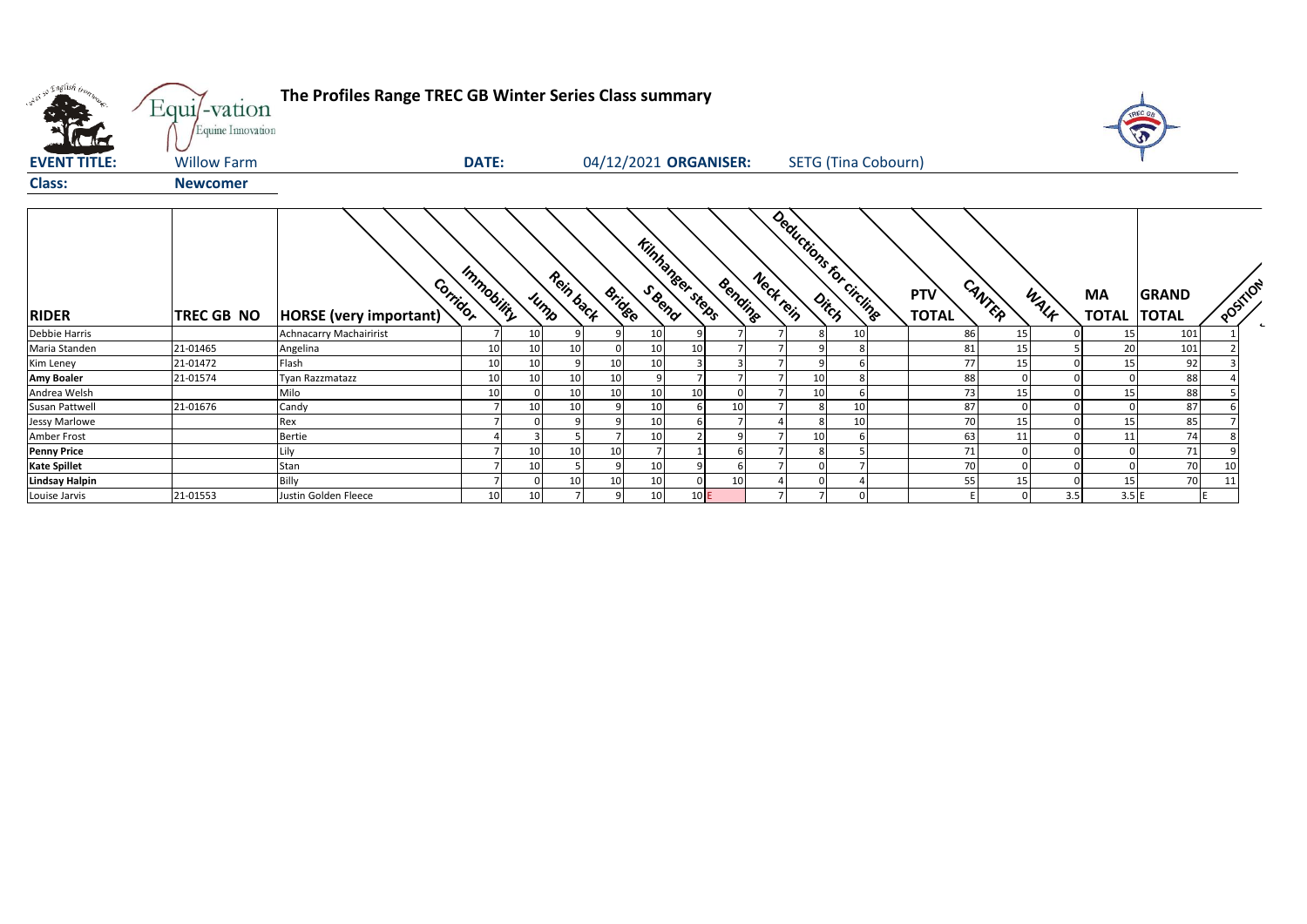| TREC GA             |                    | <b>TREC GB Winter Series Class summary</b> |              |      |                            |                 |                        |         |           |    |                                   |                            |        |      | A                        |              |         |
|---------------------|--------------------|--------------------------------------------|--------------|------|----------------------------|-----------------|------------------------|---------|-----------|----|-----------------------------------|----------------------------|--------|------|--------------------------|--------------|---------|
| <b>EVENT TITLE:</b> | <b>Willow Farm</b> |                                            | <b>DATE:</b> |      | 04/12/2021 ORGANISER:      |                 |                        |         |           |    | <b>SETG (Tina Cobourn)</b>        |                            |        |      |                          |              |         |
| <b>Class:</b>       | <b>In Hand</b>     |                                            |              |      |                            |                 |                        |         |           |    |                                   |                            |        |      |                          |              |         |
| <b>RIDER</b>        | <b>TREC GB NO</b>  | Corridor<br><b>HORSE</b> (very important)  | Immobility   | Jump | Rein back<br><b>Bridge</b> |                 | <b>Kinhansee steps</b> | Bending | Neck tein |    | Deductions for circlinge<br>Ditch | <b>PTV</b><br><b>TOTAL</b> | CANTER | WALK | MA<br><b>TOTAL TOTAL</b> | <b>GRAND</b> | POSTION |
| Kay Ford            | 21-00953           | Petey                                      |              | 10   | 10<br>10                   | 10 <sup>1</sup> |                        |         |           | 10 |                                   | 90                         |        |      |                          | 90           |         |
| Sam Elms            |                    | Oreo                                       |              | 10   | 10                         | 10              |                        |         | 10        |    |                                   | 80                         |        |      |                          | 80           |         |
| Linda Hulf          |                    | Honey                                      |              |      |                            |                 |                        |         | 10        | 10 |                                   | 78                         |        |      |                          | 78           |         |
| Eunice Scott-Smith  |                    | <b>Tyrcoeds Burlington Bertie</b>          |              | 10   |                            | 10 <sup>1</sup> |                        |         |           | 10 |                                   | 72                         |        |      |                          | 72           |         |
| David Scott-Smith   |                    | <b>Tyrcoeds Rainbow Rooster</b>            |              | 10   |                            | 81              | 10                     |         |           | 10 |                                   | 60                         |        |      |                          | 60           |         |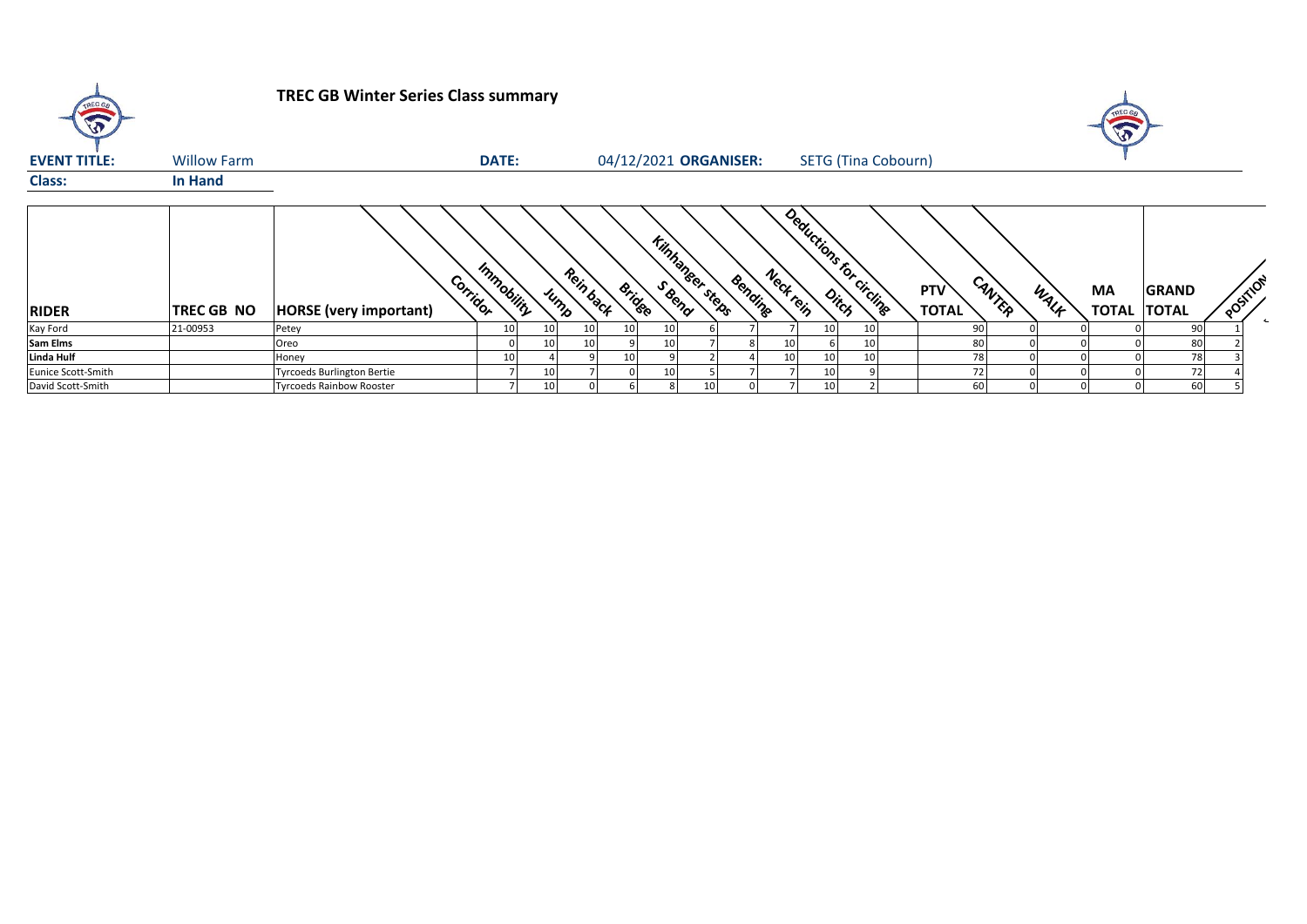**TREC GB Winter Series Class summary**

 $\sigma$ 



| <b>EVENT TITLE:</b>    | <b>Willow Farm</b> |                                           | <b>DATE:</b>    |    |          |                 | 04/12/2021 ORGANISER:            |    |                      |                 | <b>SETG</b> (Tina Cobourn) |                     |        |      |                           |                              |          |        |
|------------------------|--------------------|-------------------------------------------|-----------------|----|----------|-----------------|----------------------------------|----|----------------------|-----------------|----------------------------|---------------------|--------|------|---------------------------|------------------------------|----------|--------|
| <b>Class:</b>          | <b>Starter</b>     |                                           |                 |    |          |                 |                                  |    |                      |                 |                            |                     |        |      |                           |                              |          |        |
| <b>RIDER</b>           | TREC GB NO         | Corridor<br><b>HORSE</b> (very important) | Immobility      |    | Jump     | Rein back       | Kinhanger steps<br><b>Bridge</b> |    | Neck rein<br>Bending |                 | Deductions for criting     | PTV<br><b>TOTAL</b> | CANTER | WALK | <b>MA</b><br><b>TOTAL</b> | <b>GRAND</b><br><b>TOTAL</b> | POSITION | $\sim$ |
| <b>Susan Pattwell</b>  | 21-01676           | Candy                                     |                 | 10 | $\Omega$ | 10 <sup>1</sup> | 10                               |    |                      | 10 <sup>1</sup> | 10                         | 87                  |        |      |                           | 87                           |          |        |
| <b>Kim Leney</b>       | 21-01472           | Flash                                     | 10 <sup>1</sup> | 10 |          | 10              |                                  |    |                      | 10              | 10                         | 85                  |        |      |                           | 85                           |          |        |
| Linda Jermain          |                    | Egg                                       |                 | 10 | $\Omega$ | 10              | 10                               | 10 |                      | 10              | 10                         | 83                  |        |      |                           | 83                           |          |        |
| <b>Amber Frost</b>     |                    | Bertie                                    |                 | 10 | 10       |                 |                                  |    |                      |                 |                            | 70                  |        |      |                           | 70                           |          |        |
| <b>Andrea Welsh</b>    |                    | Milo                                      |                 | 10 |          |                 | 10                               |    |                      | 10              | 10                         | 68                  |        |      |                           | 68                           |          |        |
| <b>Linda Hulf</b>      |                    | Honey                                     |                 | 10 | 10       |                 | 10                               |    | 10                   |                 |                            | 67                  |        |      |                           | 67                           |          |        |
| <b>Sam Elms</b>        |                    | Oreo                                      |                 | 10 |          |                 |                                  |    |                      |                 | 10                         | 66                  |        |      |                           | 66                           |          |        |
| <b>Tina Grafton</b>    |                    | Rupert                                    |                 |    |          | 10              | 10                               |    |                      | 10              | 10                         | 64                  |        |      |                           | 64                           |          |        |
| <b>Ava Brackstone</b>  |                    | Ladyll Ragossa                            |                 |    | 10       |                 | 10                               | 10 |                      | $\Omega$        | 10                         | 60                  |        |      |                           | 60                           |          |        |
| Jen Payne              |                    | Harry                                     |                 |    |          | 10              |                                  |    |                      |                 |                            | 58                  |        |      |                           | 58                           |          |        |
| <b>Sam Prior</b>       | 21-01309           | Bernice                                   |                 |    |          | 10              |                                  |    |                      | 10              | 10                         | 54                  |        |      |                           | 54                           | 11       |        |
| Lola Webster           |                    | Whisper                                   |                 |    | 10       |                 |                                  |    |                      |                 |                            | 45                  |        |      |                           | 45                           | 12       |        |
| <b>Jessy Marlowe</b>   |                    | Rex                                       |                 |    |          |                 |                                  | 10 |                      |                 |                            | 44                  |        |      |                           | 44                           | 13       |        |
| <b>Kerri Good</b>      |                    | Bonnie                                    |                 |    | 10       |                 |                                  |    |                      |                 |                            | 44                  |        |      |                           | 44                           | 13       |        |
| <b>Penny Price</b>     |                    | Lily                                      |                 | 10 |          |                 |                                  |    |                      |                 |                            | 41                  |        |      |                           | 41                           |          |        |
| <b>Sharon Vanstone</b> |                    | Bambi                                     |                 |    |          |                 |                                  |    |                      | $\Omega$        | 10                         | 39                  |        |      |                           | 39                           |          |        |
| Katie Langfod-Foster   |                    | Lola                                      | 5 <sup>1</sup>  | 10 | 0        |                 |                                  |    | $\overline{2}$       | 0               |                            | 18                  |        | 0    |                           | 18                           | 17       |        |